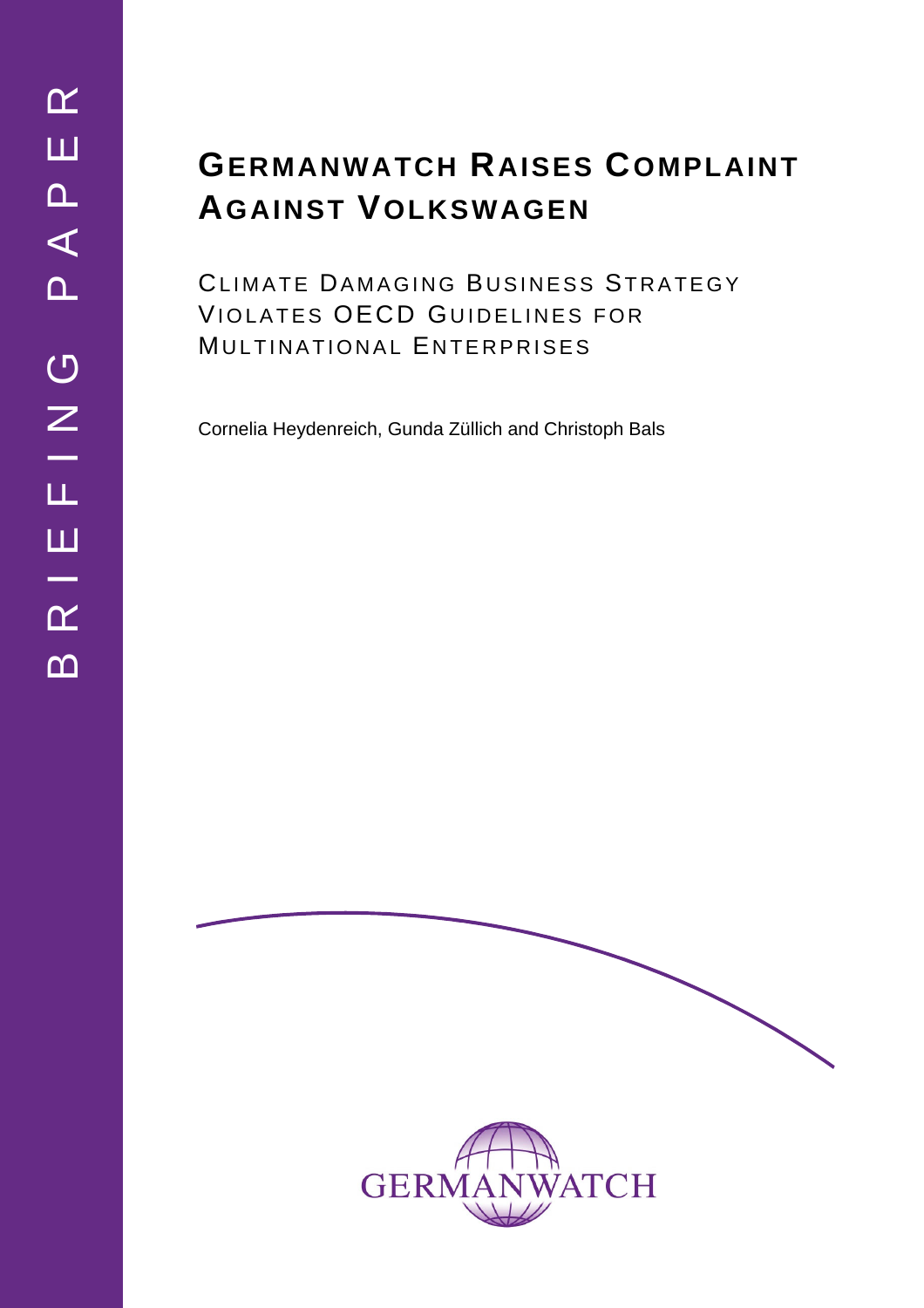### **Summary**

Due to its climate damaging product range, the automotive company Volkswagen contributes to anthropogenic climate change to a great extend. The business strategy including lobby activities - is inconsistent with the EU's policy goal to reduce global earth warming to less than two degrees compared to the pre-industrial level. Hence, VW violates the OECD Guidelines for Multinational Enterprises. The Guidelines are supposed to implement corporate accountability, in the field of environmental protection amongst others, and it provides multinational enterprises with detailed instructions on how to act.

As a consequence of violations of the Guidelines through VW, on 7 May 2007, Germanwatch filed a complaint against VW at the Federal Ministry of Economics. This background paper shortly illustrates some of the reasons. The extended official version of the complaint can be downloaded at www.germanwatch.org/corp/vw.htm.

### **Content**

| D The Volkswagen Corporation and its violations of the OECD Guidelines 6 |  |
|--------------------------------------------------------------------------|--|
|                                                                          |  |
|                                                                          |  |

### **Imprint**

**Authors:** Cornelia Heydenreich, Gunda Züllich, Christoph Bals

**Edited by:** Anika Busch, Gerold Kier

**Translation**: Anika Busch, Inka van Bergen

#### **Publisher:**

Germanwatch e.V. Bonn Office Berlin Office Dr. Werner-Schuster-Haus Voßstr. 1 Kaiserstr. 201 D-10117 Berlin Phone: +49/ (0)228/ 60492-0, Fax -19

Internet: http://www.germanwatch.org E-mail: info@germanwatch.org

May 2007

Purchase order number: 07-4-01e

This publication is available on the internet at: **http://www.germanwatch.org/corp/vw.htm**

D-53113 Bonn Phone: +49 (0)30/ 288 8356-0, Fax -1

Supported by the JMG Foundation and the Oak Foundation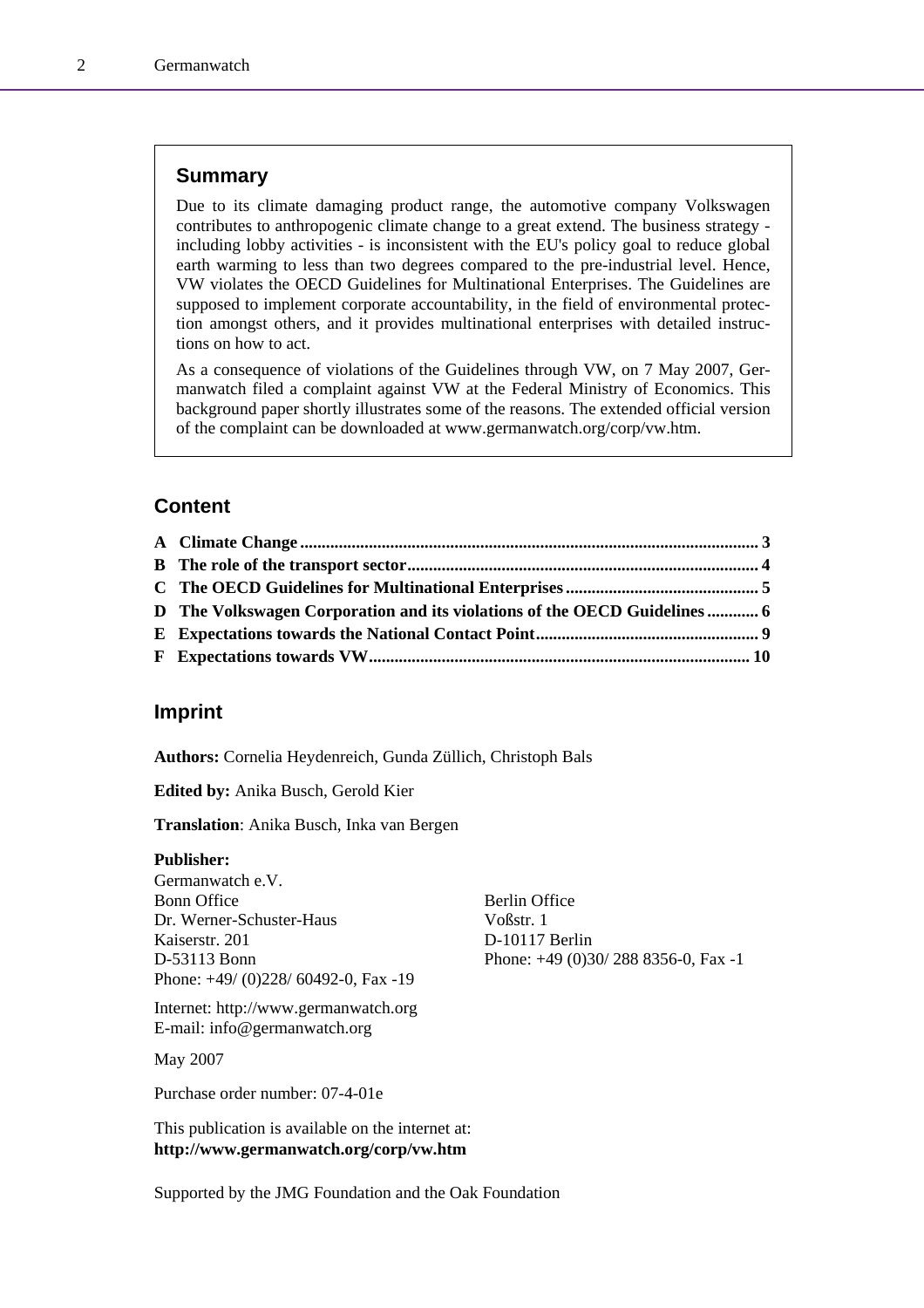# **A Climate Change**

In February 2007, the first part of the newest report by the IPCC<sup>1</sup> (Intergovernmental Panel on Climate Change) was published. This report, at the latest, made clear to a broader public that climate change represents a huge problem for mankind. In fact, however, this report does not present basically new correlations. During the last decades, there has rather been increasing evidence for climate change, its causes and effects. This is the case at least since the first IPCC report published in 1991, and in Germany also since the report "Preventive measures to protect the Earth's atmosphere" published by the Enquete-Commission<sup>2</sup> in 1988 which was based on documented scientific consensus and which contained demands for greenhouse gas reductions that were accepted across all parties.

Since the publication of these scientific studies, the correlation between the emission of  $CO<sub>2</sub>$  as most relevant greenhouse gas and increasing global warming could not be seriously denied any longer. Explicitly and binding under international law, the Climate Change Convention (UNFCCC)<sup>3</sup>, which was passed in 1992 and came into force in 1994, acknowledged this relation. According to this convention, all parties are obliged under international law to avoid "dangerous climate change"<sup>4</sup>. Parties to the convention include almost all countries of the world, including all OECD countries as well as basically all developing and emerging nations. The first groups includes countries like the USA and Australia which have not ratified the later Kyoto Protocol. China and India belong to the latter.

The EU has already clearly defined that dangerous climate change can only be avoided if in the  $21<sup>st</sup>$  century the temperature rise can be limited to less than two degrees compared to the pre-industrial level. This is consistent with increasing consensus among climate scientists. To achieve this goal with sufficient probability, a strategy is needed to reduce, until 2050, worldwide emissions by 50 percent compared to the level in 1990. By Council decision in March 2007, the EU accepted to reduce emissions by 30 percent until 2020. Even if a post-2012-agreement<sup>5</sup> cannot be accomplished, the EU will endeavour to achieve an unilateral reduction of 20 percent compared to 1990.

Since 1997, the Kyoto Protocol (ratified in the EU in 2001, in force since 2005) stipulates a reduction by eight percent on average below the level of 1990 for the EU-15 and the period from 2008 to 2012. According to the equalisation of burdens within the EU, the target for Germany is a reduction by 21 percent.

Independent of these concrete goals and commitments, the need for drastic reductions of greenhouse gas emissions has been scientifically undisputed during the past 15 years since the UNFCCC was passed. Additionally, it has become more and more evident in recent years that the measures and political decisions adopted so far have not been sufficient to achieve climate protection goals and avoid dangerous climate change. Especially, the increase in emissions in the transport sector has significantly impeded the achievement of the established targets.

<sup>&</sup>lt;sup>1</sup> IPCC (2007): Working Group I. The Physical Basis of Climate Change. www.ipcc.ch  $^2$  Engusta Kommission "Margarea zum Schutz der Erdatmagnhän" das Dautschen Bun

Procession "Vorsorge zum Schutz der Erdatmosphäre" des Deutschen Bundestages

<sup>&</sup>lt;sup>3</sup> UNFCCC (1992): Climate Change Convention. http://unfccc.int/resource/docs/convkp/convger.pdf <sup>4</sup> ibid., Article 2.

<sup>&</sup>lt;sup>5</sup> The period of commitment of the current Kyoto Protocol ends in 2012. A new protocol for the following period is supposed to be negotiated until 2009.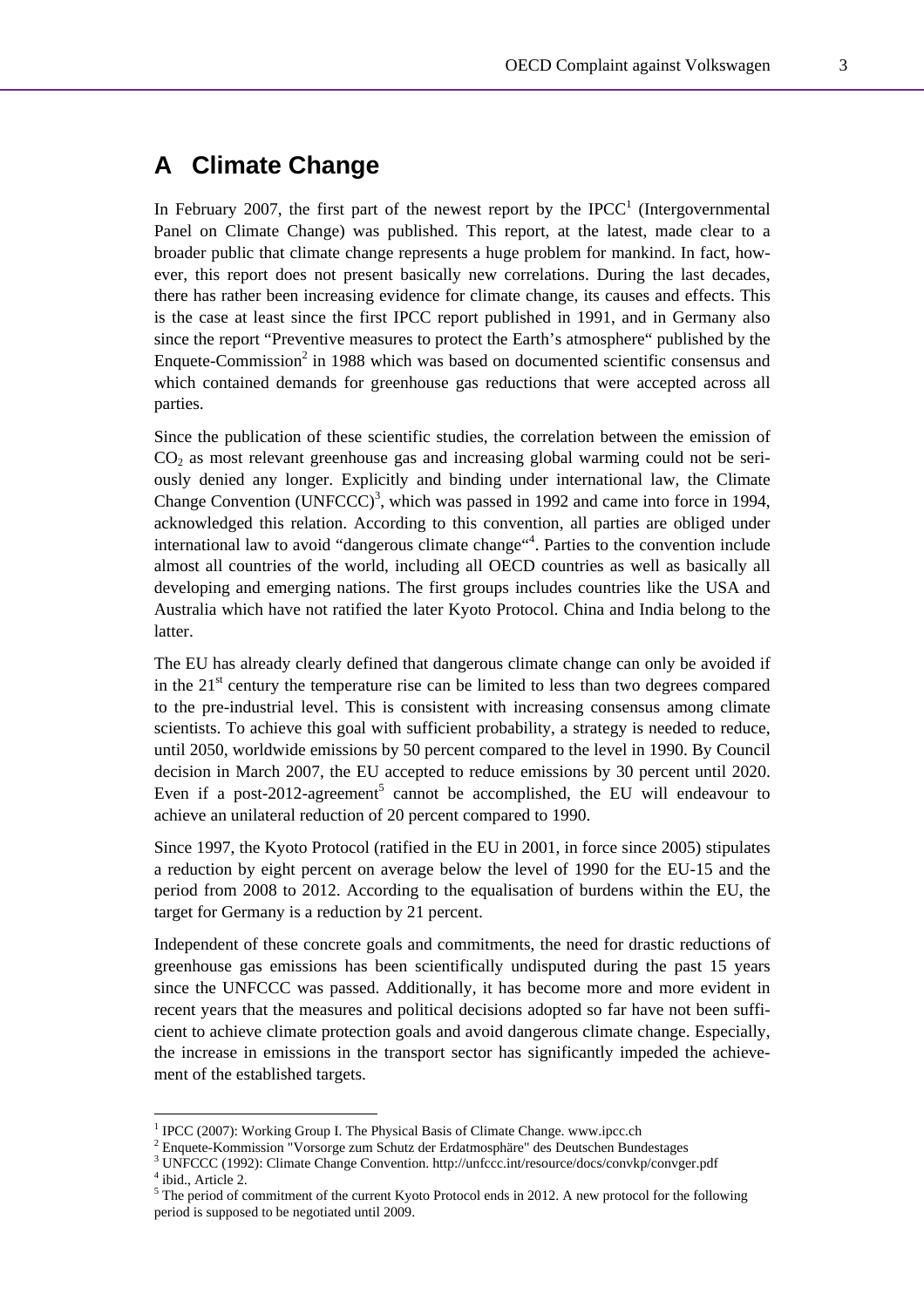### **B The role of the transport sector**

In 2000, the transport sector was responsible for 20 to 28 percent of worldwide  $CO<sub>2</sub>$ emissions<sup>6</sup>. Thus, the transport sector - besides energy, industry and households - is one of the main producers of worldwide greenhouse gas emissions. What is more alarming, though, is the enormous dynamic increase of emissions in the transport sector which drastically conflict with reduction requirements. This has to be highlighted since the OECD Guidelines call upon companies to contribute to sustainable development. In order to substantiate this demand, it is decisive to which degree the company accounts for the problem (here: climate change).

At the end of 2006, the UN Climate Secretariat raised an alarm due to fast increasing emissions in the transport sector in industrialised countries. The secretariat pointed out that  $CO<sub>2</sub>$  equivalent emissions in the transport sector increased by 23.9 percent between 1990 and 2004 in industrialised countries<sup>7</sup>.

This increase of emissions in the transport sector is in sharp contrast to necessary climate protection goals and is even more dramatic on the global level. Overall,  $CO<sub>2</sub>$  emissions in the transport sector increased by 27 percent between 1990 and 2000, according to the third IPCC assessment report which was quoted by the Financial Times.<sup>8</sup> Data provided by the International Energy Agency<sup>9</sup> even show that globally transport related  $CO_2$  emissions increased by 40.2 percent between 1990 and 2004. This is mainly due to the extremely fast increase of emissions in the transport sector in developing and emerging nations (faster than worldwide average). It should be emphasised that the international activities of VW play an important role in this context, and therefore the behaviour patterns of VW are covered by the OECD Guidelines. The future largest increase in vehicles and transport related emissions is expected to occur in those emerging nations VW is dealing with. The International Energy Outlook  $2005<sup>10</sup>$  expects the transport sector to increase by 3.6 percent per annum (EIA, 2005) in emerging nations, with particularly high growing rates in China, India, Thailand and Indonesia. In China, the number of cars is increasing by one fifth per annum, according to the IPCC assessment report quoted by the Financial Times. $11$ 

According to the assessment report, with 50 percent the individual, and automobile traffic respectively, is the main producer of these transport related emissions. Thus, road traffic depending on the calculation method - is directly responsible for ten percent of the emis-

http://www.wbcsd.org/web/publications/mobility/smp-model-document.pdf

<sup>&</sup>lt;sup>6</sup> The data varies mainly due to different calculation methods. Fultan and Eads assume for the year 2000 6.3 giga tons of CO2-equivalent emissions on the basis of a life-cycle approach. In the light of an overall output of 22.6 giga tons of  $CO_2$ -equivalent emissions, this is almost 28 percent of all the greenhouse gases. The OECD guidelines suggest in chapter V.3. a life-circle approach as well. L. Fulton and G. Eads (2004): IEA/SMP Model Documentation and Reference Case Projection.

Contrary, in 2004 the International Energy Agency (IEA) calculated only the immediate petroleum usage in the transport sector, which equals a transport related petroleum usage of 4.762 giga tons  $CO<sub>2</sub>$  in 2002 in contrast to 23.116 giga tons of energy related  $CO<sub>2</sub>$  output. This corresponds to 20.6 percent. IEA (2004): World Energy Outlook 2004.

<sup>&</sup>lt;sup>7</sup> UNFCCC (2006): 2006 UNFCCC greenhouse gas data report points to rising emission trends. Press release 30.06.06.

http://unfccc.int/files/press/news\_room/press\_releases\_and\_advisories/application/pdf/20061027\_ghg\_press\_ release\_final\_english.pdf

<sup>&</sup>lt;sup>8</sup> Financial Times Deutschland (20.03.2007).<br><sup>9</sup> IEA (2006): CO. Emissions from Eval Com

<sup>&</sup>lt;sup>9</sup> IEA (2006):  $CO_2$  Emissions from Fuel Combustion.<br><sup>10</sup> IEA (2005): World Energy Outlook 2005.

<sup>&</sup>lt;sup>11</sup> Ouoted from Financial Times Deutschland, 20.03.2007.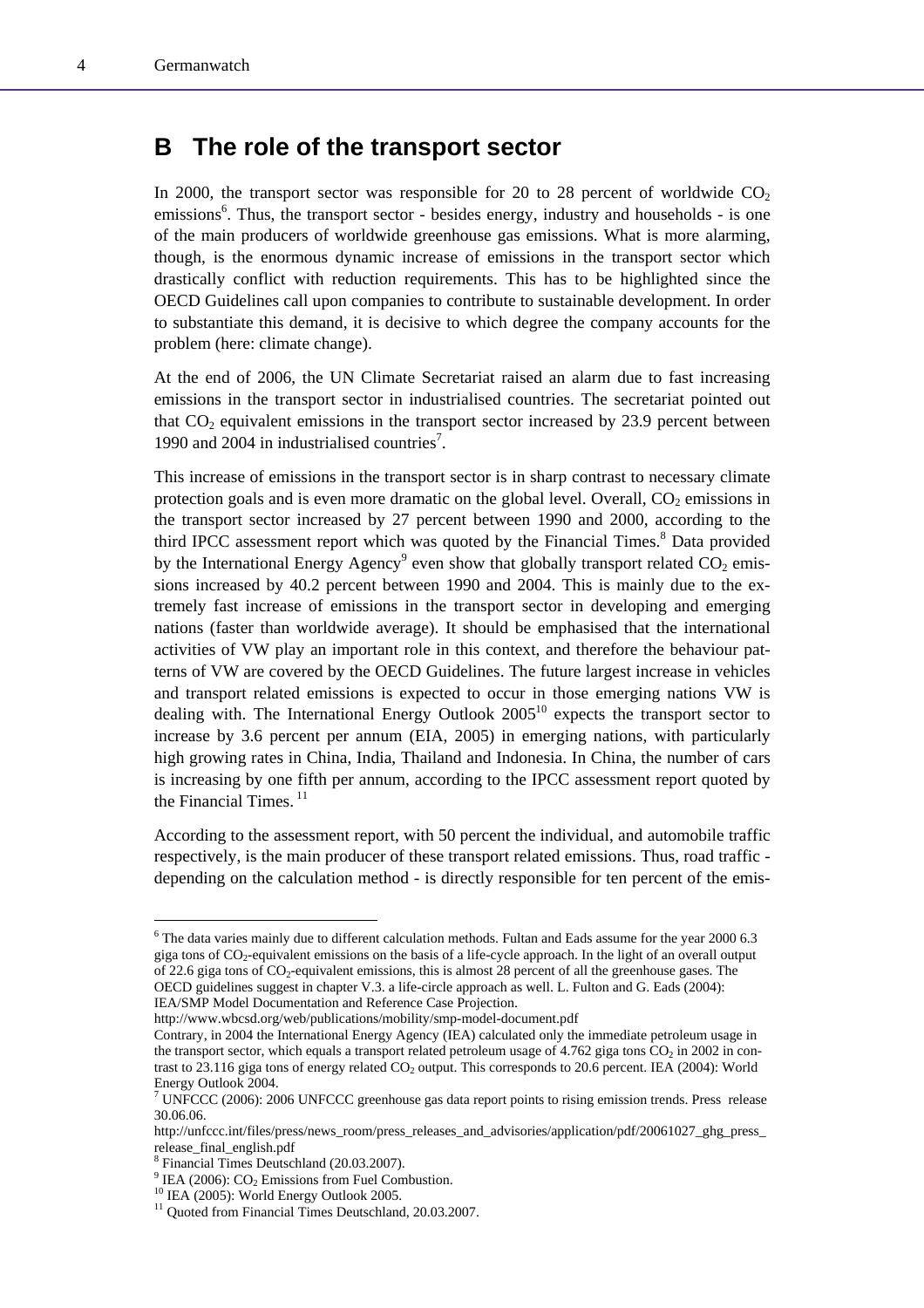sions. Taking the whole life cycle into account, starting with the development and production of the car, it is responsible for 14 percent.

In the future - if political frameworks are not modified significantly or if automotive companies do not change their strategies voluntarily - the transport sector is expected to account for 60 percent of worldwide greenhouse gas emissions until 2025 compared to  $2002<sup>12</sup>$  Other often quoted projections expect the energy usage of the transport sector to increase by 80 percent until 2030 compared to  $2002$ <sup>13</sup>. In the year 2058, transport related emissions - if this trend is elongated - would be 160 percent above the 2002 level, and they would amount to 60 percent of today's worldwide level.

# **C The OECD Guidelines for Multinational Enterprises**

The OECD Guidelines for Multinational Enterprises $14$  represent a code of conduct for worldwide responsible entrepreneurship. In ten chapters, governments provide enterprises with recommendations concerning human rights, transparency, employment, industrial relations, environment, corruption, consumer interests, technology transfer, competition and taxation.

The Guidelines for Multinational Enterprises were passed by the OECD in 1976. In 2000, they were considerably revised and extended, especially those parts concerning environmental protection. The Guidelines are attached to an OECD Council Decision and binding for the OECD member states, but - unlike the Kyoto Protocol from 1997 - they do not represent a treaty under international law. Nevertheless, the Guidelines refer to international agreements, such as the Rio Declaration, and they emphasise the principle of sustainable development as well as the precautionary principle. Enterprises are also supposed to consider international agreements, which means also the UNFCCC and the Kyoto Protocol, amongst others.

The Guidelines address all transnational enterprises with headquarters in one of the signatory states, and they are valid worldwide for these enterprises. The OECD Guidelines have been signed by the 30 OECD countries so far, as well as Argentina, Brasil, Chile, Estonia, Israel, Latvia, Lithuania, Slovenia and Romania.

By signing the Guidelines each government commits itself to setting up a National Contact Point (NCP). The NCP is supposed to be established at a governmental body. Thus, governments are involved in the implementation of corporate accountability. In Germany, the NCP is located in the Federal Ministry of Economics and Technology. The contact points are supposed to support the implementation of the Guidelines, to inform the public about them and to handle complaints. The complaint mechanism is specified in the "Procedural Guidance" of the OECD Guidelines and is being attended and monitored by an OECD committee. A complaint can be raised at the NCP, if an enterprise is breaching the

<sup>&</sup>lt;sup>12</sup> Asian Development Bank (2006): Energy Efficiency and Climate Change Considerations for On-road Transport in Asia, MAIN REPORT, S. 2.

<sup>&</sup>lt;sup>13</sup> International Energy Agency (IEA) (2005): World Energy Outlook 2005; World Business Council on Sustainable Development (2004): Mobility 2030: Meeting the Challenges to Sustainability. http://www.wbcsd.ch/plugins/DocSearch/details.asp?type=DocDet&ObjectId=NjA5NA 14 Complete version http://www.oecd.org/document/28/0,2340,en\_2649\_34889\_2397532\_1\_1\_1\_1,00.html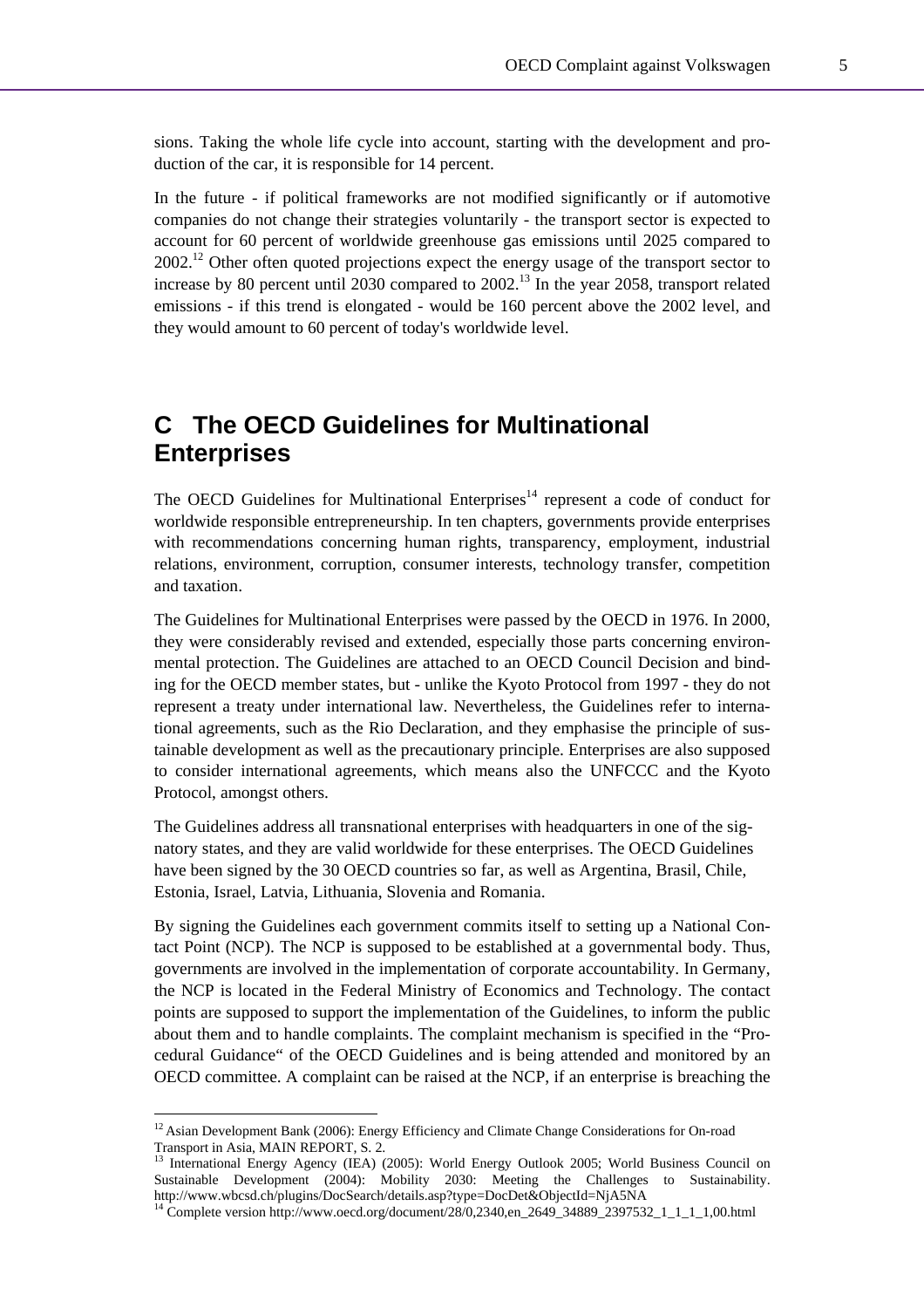Guidelines. After reviewing and accepting the complaint, the NCP conducts a mediation process between the complainant and the company. If this fails, the NCP must execute an official statement including recommendations on the implementation of the Guidelines.

Since the revision of the Guidelines in 2000, more than 130 complaints have been raised worldwide, which were mainly submitted by unions and  $NGOs<sup>15</sup>$ . Germanwatch has used this mechanism for several times and has raised OECD complaints against Continental<sup>16</sup> and Baver<sup>17</sup>, amongst others. Germanwatch is also focussing on promoting better implementation of the Guidelines on national and international level and was one of the cofounders of the international civil society network OECD Watch<sup>18</sup>. Five years following the revision of the OECD Guidelines, OECD Watch published an extensive analysis and assessment of their implementation so  $far$ <sup>19</sup> Together with other German NGOs, Germanwatch elaborated a list of demands for improved implementation of the Guidelines in Germany and submitted it to the Germany Parliament end of 2006.<sup>20</sup>

## **D The Volkswagen Corporation and its violations of the OECD Guidelines**

Volkswagen (below VW) is one of the largest car producers in the world. As measured by the number of produced cars, with 4.979.487 VW was third in international comparison in 2005, behind Toyota and General Motors.<sup>21</sup> The company's production is very international: Only 38 percent of the production are conducted in Germany<sup>22</sup>, most of the cars are produced by worldwide VW establishments or by VW subsidiary companies like Audi, Seat, Skoda or Bugatti. During the last years, the production of VW increased significantly: In the period from 1990 to 2003, worldwide car production increased by eleven percent, while VW's production increased by 47 percent.<sup>23</sup> Apart from this economic importance, VW plays a significant role for the environment. In 2005, the cars produced by VW were accountable for 15 million tons of  $CO<sub>2</sub>$  emissions.<sup>24</sup> This is one and a half times as much as the total  $CO<sub>2</sub>$  emissions of a big country like Kenya.<sup>25</sup> Thus, VW is also in charge of the effects of their products on climate change.

The OECD Guidelines want the companies to align their business practices with the necessities of global sustainable development, especially international activities like in-

 $\overline{a}$ 

<sup>&</sup>lt;sup>15</sup> OECD (2006): OECD Guidelines for Multinational Enterprises. 2006 Annual Meeting of the National Contact Points. http://www.oecd.org/dataoecd/23/33/37439881.pdf and www.oecdwatch.org 16 http://www.germanwatch.org/tw/continental.htm 17 http://www.germanwatch.org/tw/bayer.htm

<sup>18</sup> http://www.oecdwatch.org

<sup>19</sup> http://www.oecdwatch.org/docs/OECD\_Watch\_5\_years\_on.pdf

<sup>20</sup> http://www.germanwatch.org/corp/oecd-bt06.pdf

<sup>&</sup>lt;sup>21</sup> OICA (2006): World Motor Vehicle Production by Manufacturer. http://www.oica.net/htdocs/Main.htm<br><sup>22</sup> Own calculations, data source: see above.<br><sup>23</sup> Data from 1990 from the car catalogue; data from 2003: http://www.o

<sup>&</sup>lt;sup>24</sup> Own calculations based on the assumption that every produced car runs for approx. 13.000 km and consumes 7,7l/100 km, which means 1000l/year. Due to the fact that the consumption of one litre causes 2,5 kg  $CO<sub>2</sub>$ , one vehicle produces 2,5 tons of  $CO<sub>2</sub>$  per year. The production of 4,9 mio. cars per year

<sup>(</sup>http://www.oica.net/htdocs/Main.htm for 2005) thus results in more than 12 mio. tons of  $CO<sub>2</sub>$  per year per armada. But this only covers the 80 percent of the  $CO<sub>2</sub>$  which is produced during usage. If the  $CO<sub>2</sub>$  is added which is caused during the production, in 2005 one armada accounted for 15 mio tons of  $CO_2$ .<br><sup>25</sup> IEA (2006):  $CO_2$  Emissions from Fuel Combustion.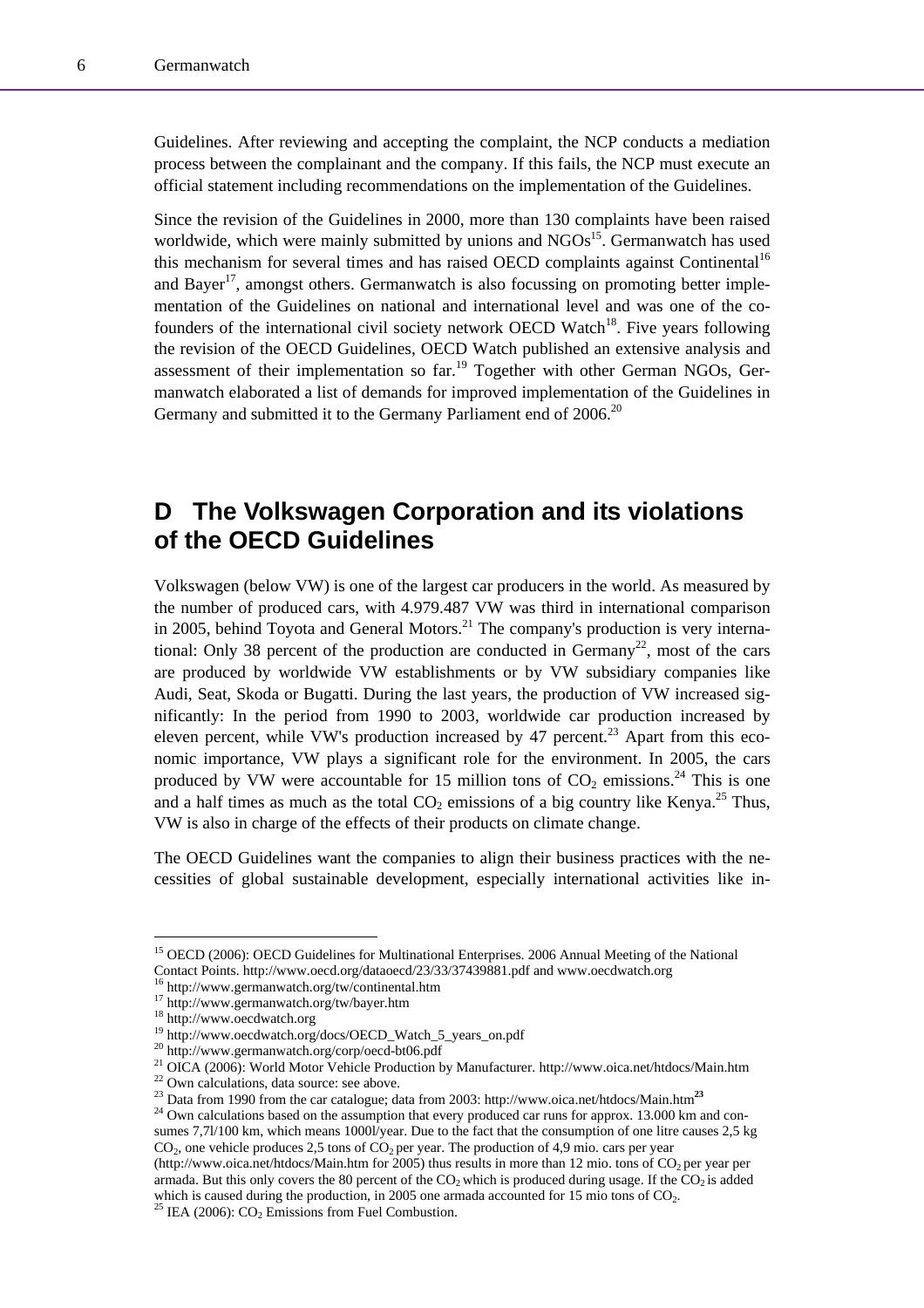vestments and trade.<sup>26</sup> The OECD expects the companies to meet the Guidelines everywhere the companies are performing business activities.<sup>27</sup> The OECD further says that the Guidelines are valid for the multinational enterprises' transactions worldwide.<sup>28</sup> Thus, this complaint does not only refer to the production of cars through VW, but also to the sale, marketing etc. - hence to all business activities. Furthermore, the complaint addresses the company's activities in Germany, because on the one hand the effects of  $CO<sub>2</sub>$  emissions on climate change will be global and do not stop at national borders. On the other hand, the strategic decisions of VW are made in the head quarter in Germany, and research as well as product development mainly take place in Germany.

### **Reasons for the complaint against Volkswagen:**

Germanwatch decided to raise a complaint against Volkswagen due to the following reasons:

1. On the way to implementing the self commitment of the automotive industry with the EU to reduce the  $CO_2$  emissions of their cars, VW and Audi have achieved less progress (expressed as a percentage) than the other two big German automotive companies, DaimlerChrysler and BMW.

2. We found more violations of the OECD Guidelines through VW than through other automotive companies.

3. VW produces globally: only 38 percent of the production is carried out in Germany, the large majority of cars is produced worldwide in various VW subsidiaries, including several developing countries. VW is market leader in China, which is a country of high importance for the future of our climate. However, in this country, VW and Audi are massively thrusting themselves into the fuel intensive "premium" sector which is particularly relevant for greenhouse gas emissions.

4. During the last months, the company was significantly less willing to co-operate and discuss with Germanwatch than DaimlerChrysler and BMW.

5. Germanwatch has got the notion that VW has been aggressively lobbying against necessary climate protection regulations worldwide.

6. Public authorities own approximately one fifth of the shares. Hence, VW should especially be committed to common welfare and support policies of those countries in which the company operates.

Germanwatch is currently investigating OECD complaints against BMW and Daimler-Chrysler.

Germanwatch raises this complaint in the context of global climate change and facing the fact that the transport sector as the sector with the most dynamic emissions growth represents one of the main problems opposing necessary greenhouse gas reductions to avoid

 $\overline{a}$ 

<sup>&</sup>lt;sup>26</sup> OECD: The OECD Guidelines for Multinational Enterprises. Revision 2000. Preface. para. 4.

http://www.oecd.org/document/28/0,2340,en\_2649\_34889\_2397532\_1\_1\_1\_1,00.html 27 ibid., chapter 1, paragraph 2.

<sup>&</sup>lt;sup>28</sup> ibid.., Statement by the Chair of the Ministerial, Juni 2000.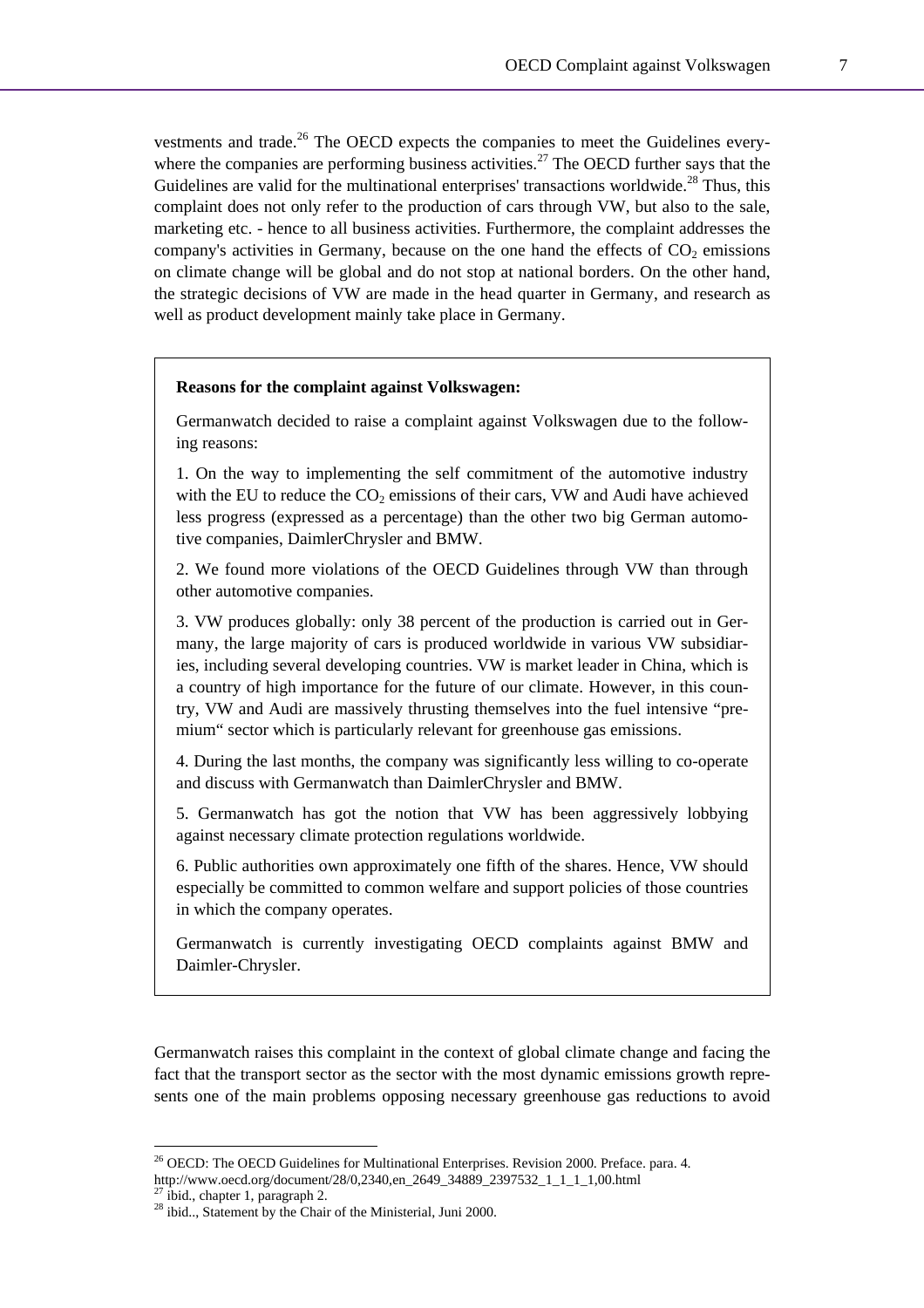dangerous climate change.<sup>29</sup> The concrete behaviour of VW is - according to the evaluation of Germanwatch - in a number of cases inconsistent with the OECD Guidelines. The deficits in the performance can be grouped like this:

- 1) Given the problem of climate change and the two-degree-limit for global temperature rise, which was defined by the EU on the basis of scientific studies, a company like VW must formulate and regularly evaluate detailed climate protection goals for single products as well as for the whole product range. The number of cars sold by VW, especially of fuel intensive cars, is increasing in OECD as well as in non OECD countries. Neither sales and marketing, nor investments in production capacities have been geared to climate protection goals so far.
- 2) VW does not regard sufficiently dangers for the climate emerging from their products. Otherwise, beyond only declaring kilometre related consumption, they would have to forecast and evaluate the actual long lasting emissions of their produced cars and include those data in the management ("Only what is measurable can also be managed.")
- 3) VW does not follow the self-commitment the company entered into through the European association ACEA. Facing the existent and published strategy as well as the current product range, it is not clear how VW intends to achieve the self-commitment to reduce the total fuel consumption of its products to  $140g \text{ CO}_2/\text{km}$  until 2008. In fact, the value of emissions produced by VW's cars amounted to  $162.5g \text{ CO}_2/km^{30}$  at the end of 2006. Referring to the initial value of  $185g \text{ CO}_2/\text{km}^{31}$  in 1995, VW is still far away from achieving its goal. VW, according to a survey by Transport and Environment $32$ , had only achieved 48 percent of its reduction commitment in 2005, Audi only 35 percent.<sup>33</sup> Thus VW would have been even less active than the two other big companies in Germany: DaimlerChrysler and BMW.<sup>34</sup>
- 4) VW massively advertises vehicles with high fuel consumption, while at the same time users are not informed about the climate relevance of cars in a transparent way. The extend of marketing for fuel-efficient car types is incommensurable with the marketing for fuel intensive luxury types.
- 5) VW has directly and indirectly (through association memberships) been involved in the distribution of wrong information about climate change or planned policy measures.
- 6) VW has directly and indirectly been active in lobbying against climate policy frameworks of different governments - for example in China, California and the EU. This, amongst others, regards legislation approaches that have been intended to limit the consumption of new passenger cars and thus to contribute to climate protection.

<sup>29</sup> UNFCCC (1992). Article 2.

 $30$  University of Applied Sciences Gelsenkirchen (Fachhochschule Gelsenkirchen):  $CO_2$  emissions of new cars sold in Europe in 2006. In: Capital: preliminary notice 03/2007. (CO<sub>2</sub>-Emissionen der 2006 verkauften Neuwagen in Europa. In: Capital: Vorabmeldung 03/2007). www.capital.de/div/100005642.html 31 Volkswagen (2005): Sustainability Report 2005/06. S. 30.

 $32$  Transport & Environment (2006): How clean is your car brand.

www.transportandenvironment.org/Article250.htm<br><sup>33</sup> Even if the valuation was based on the self-commitment of all companies to reduce emissions by 20 percent on average, in the first eleven years since Volkswagen had agreed on the commitment, the company would only have achieved 12.2 percent. According to VW's Sustainability Report 2005/06, the initial value amounted to 185g/km in 1995. Until the end of 2006, referring to the University of Applied Sciences Gelsenkirchen, with 162.5g/km VW was still far away from its reduction goal of 140g/km. <sup>34</sup> Transport & Environment (2006): How clean is your car brand.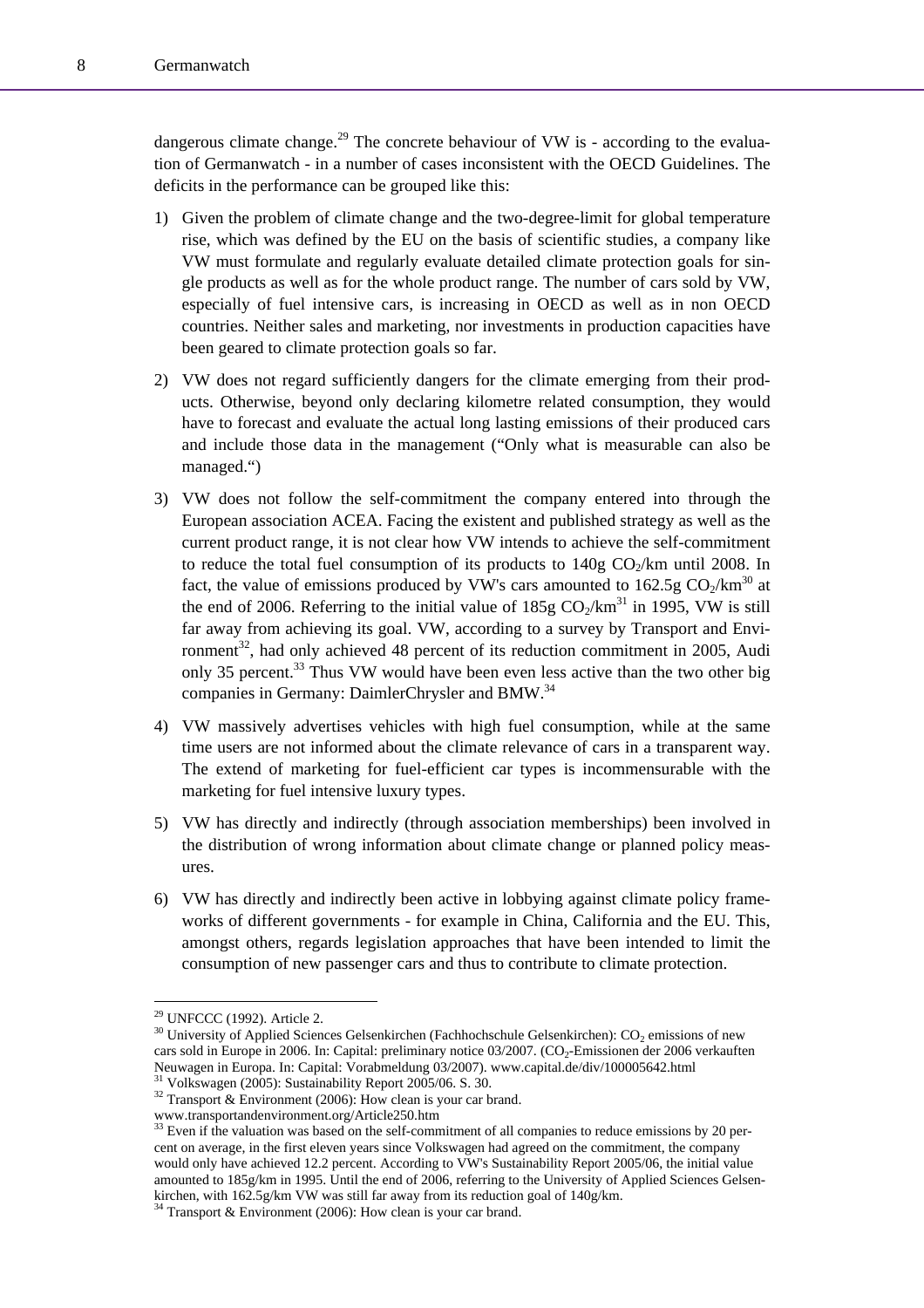In the opinion of Germanwatch, these behaviour patterns represent extensive violations of the principles written down in the OECD Guidelines. Those principles are not only valid for the company, but VW also explicitly committed itself to these rules.<sup>35</sup> The complaint concerning the implementation of these principles mainly refers to four chapters of the Guidelines: the main focus is on chapter V - Environment. Additionally, the complaint alludes to chapter II - General Principles, III - Information Disclosure and VII - Consumer Protection. In the context of the intended proceedings, Germanwatch - in the role of the complainant - raises the above questions and argues that, in 15 exactly specified cases, VW has not or not sufficiently implemented the Guidelines.

This complaint regards the company's business activities on three levels:

- investments and sales in big emerging nations like China, Brazil, Argentina, Mexico, South Africa, and India, for which the largest growth of car consumption can be expected (among these are OECD countries like Mexico, signatory states to the OECD Guidelines like Argentina and Brazil, and non-members like China and South Africa),
- investments and sales in all other OECD countries (including the EU and the USA),
- investments and sales in Germany.

 $\overline{a}$ 

These levels cannot always be clearly separated, for example if car types are developed in Germany but produced worldwide. Where possible, these regional differentiations will be regarded.

### **E Expectations towards the National Contact Point**

- Germanwatch expects the NCP to open and enforce the proceedings for the solution of conflicts and problems arising from the implementation of the Guidelines in accordance with the "Procedural Guidance".
- Germanwatch expects the NCP to accomplish fair proceedings with the goal to make VW implement the OECD Guidelines.
- Germanwatch expects the NCP to execute an official statement if the company fails or is not able to adapt its business activities to the Guidelines.
- Germanwatch expects the NCP to ensure maximum possible transparency of the proceedings.
- Since this complaint notably deals with environmental protection, Germanwatch expects the NCP to involve the Federal Ministry for the Environment, Nature Conservation and Nuclear Safety in the proceedings. Furthermore, Germanwatch expects the "Working Party on the OECD Guidelines" to be involved in the considerations promptly.

<sup>&</sup>lt;sup>35</sup> Volkswagen: Sustainability. Strategy. Sustainability Management: "We regard the conventions of the International Labour Organization (ILO) as well as the OECD Guidelines for Multinational Enterprises as compulsory for our actions." http://www.volkswagen-

nachhaltigkeit.de/nhk/nhk\_folder/de/strategie/nachhaltigkeitsmanagement.html (accessed 05.02.2007).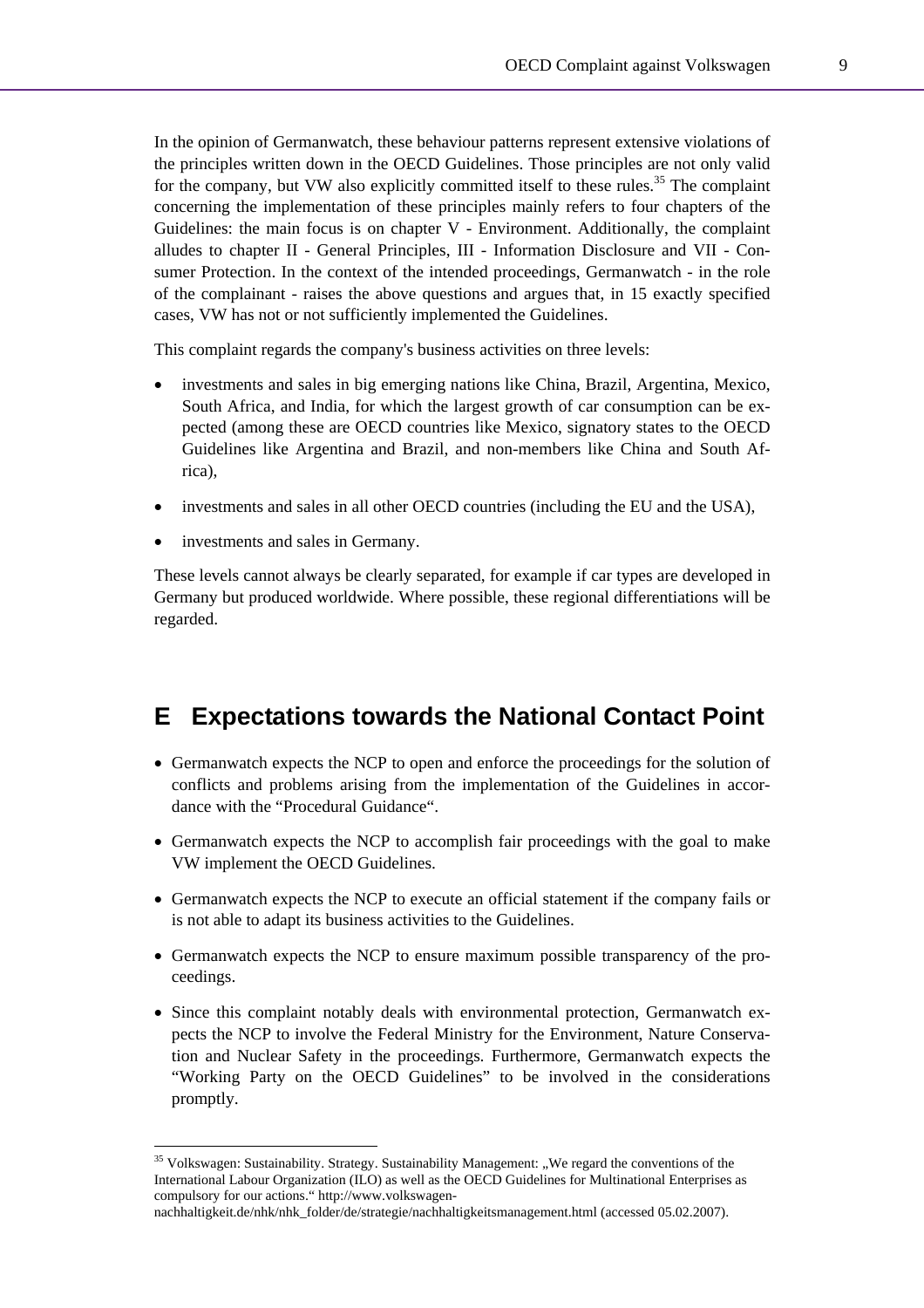# **F Expectations towards VW**

Germanwatch expects VW to adapt its business practices to the Guidelines and to international law (Art. 2 UNFCCC) to contribute to combating dangerous climate change.

Hence, the following steps are necessary:

### **Providing a strategy plan for adapting the business strategy to the two-degree-limit**

The company should provide a strategy plan. This plan should demonstrate how the products and services of VW contribute to achieving the obligation under international law to avoid dangerous climate change (Art. 2 UNFCCC). The EU (Council, Parliament and Commission) leaves no doubt that this means to limit global temperature rise to two degrees. The German government also feels constrained to this goal.

### **Providing a development plan for remodelling the product range and the mobility concept**

The company should provide a development plan for its own product range to align its sale projections and mobility concept with the two-degree-limit. Particularly, the development plan should demonstrate how the company's business strategy contributes to limiting and - from 2020 - reducing greenhouse gases in the transport sector in emerging nations.

The development plan should also include a concept for systematically linking the status symbol car to low fuel consumption and a mobility service concept which is based on low  $CO<sub>2</sub>$  consumption. The company should commit itself to enhancing the image of fuel effective car types within design development and marketing.

The development plan should also define measures for technology transfer to developing and emerging nations to make climate protecting technologies available as fast as possible in these countries.

#### **Informing customers**

The company should commit itself to changing the declaration of  $CO<sub>2</sub>$  consumption so that customers can assess the fuel consumption and emissions of cars at first view - and support political frameworks accordingly.

The company should further commit itself to focussing its marketing on fuel effective car types. Moreover, VW should commit itself not to publish wrong or misleading arguments in public relations as well as in business associations. Besides, it should commit itself to supporting the two-degree-limit as business goal.

#### **Accepting and following necessary binding and self assumed rules**

The company should commit itself to supporting political frameworks consistent with the two-degree-limit and to refraining from lobbying against such frameworks. It should also commit itself to efficiently implementing respective frameworks.

VW should support frameworks that allow to develop innovative business models with fuel efficient car types and to place incentives for customers to change to fuel efficient models.

The company should commit itself to, in the context of the ACEA, effectively implementing the voluntary self-commitment and to motivating other ACEA-members to do the same.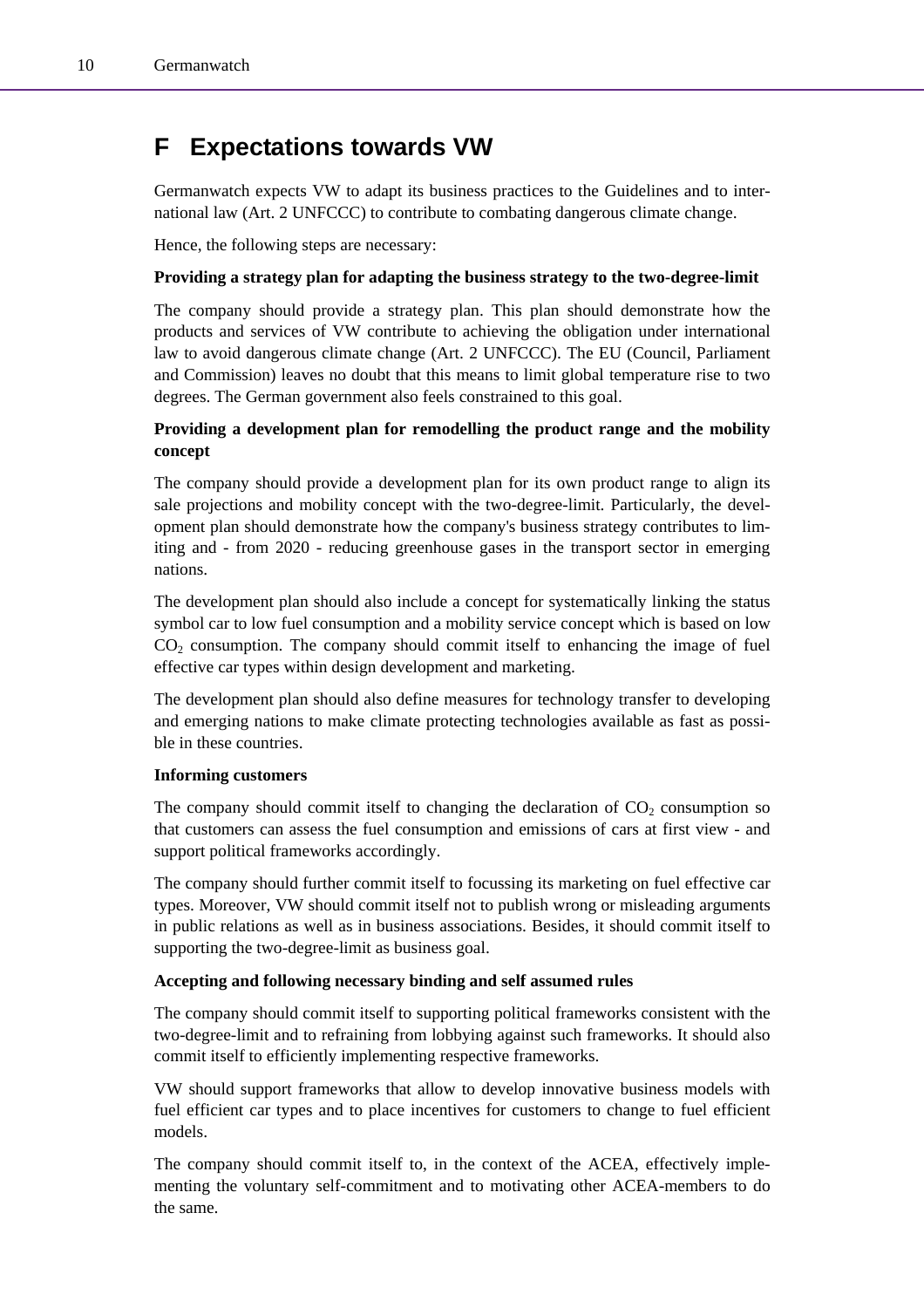### **... did you find this publication interesting and helpful?**

You can support the work of Germanwatch with a donation to:

Bank fuer Sozialwirtschaft AG BIC/Swift: BFSWDE31BER IBAN: DE33 1002 0500 0003 212300

Thank you for your support!